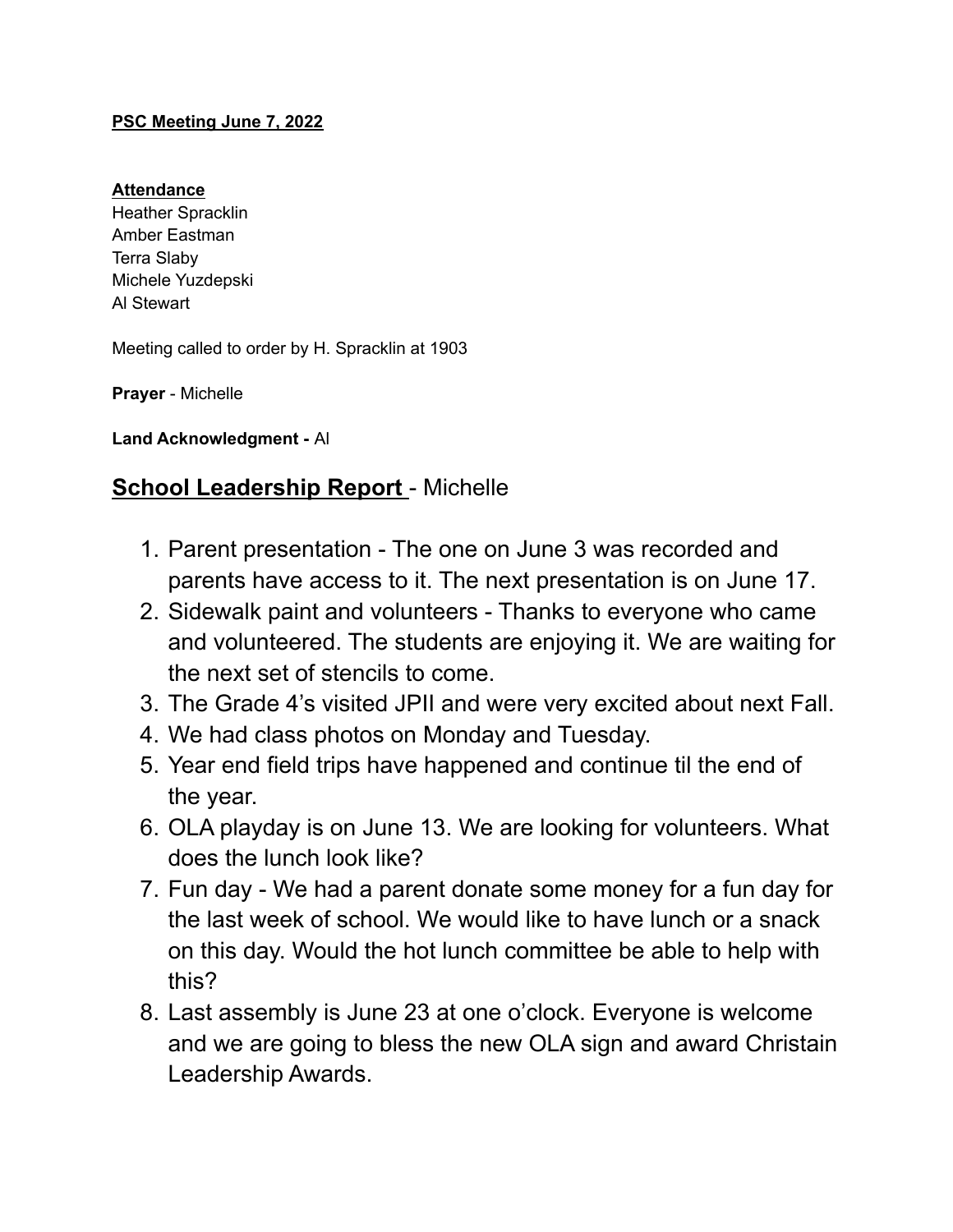## **Classroom Updates:**

**Kindergarten**: We have been going outside for our learning stations. We painted butterflies with watercolours.

**Grade 1**: Grade 1 students had a fun learning experience at the Edmonton Valley Zoo and Fort Heritage Precinct. Both field trips were a creative way to experience the Social and Science curriculums. The students had a fantastic time and we are grateful to the parents who volunteered.

**Grade 2**: Grade 2 students had a wonderful time on their field trip to Fort Heritage Precinct on June 2 & 3. Everyone is looking forward to Fun Day on Monday and thank you to the Parent Council for providing lunch and a treat for that day.

**Grade 3**: We had a in-school field trip for Science on life cycles. We are going to the Indigenous Peoples day events in Fort Saskatchewan on June 21.

**Grade 4**: We have had power options and have learned how to play handbells and have participated in Outdoor adventures.

Trips to see ST. JPII musical and millennium place this month with the Gr. 4 Farewell on June 15. Exploring plant growth in Science.

Had a presentation about their brain from AHS called brainwaves

**Music**: Grade 3 and 4 are playing recorders and have learned that the Mandalorian theme was written for the recorder. Grade 1 and 2 are continuing with their exploration of the Wild Symphony story book and symphony music for each animal, as well as exploring instrument families of the orchestra. Kindergarten is continuing to explore an Old MacDonald and farm animal theme. Having the chicks in the classroom was an extension of this theme.

## **Library Learning Commons: Return all books between June 14 - 17**

## **School Activities:**

- 1. Hatching chicks were brought into the school on Thursday, May 26. The students were able to see the eggs as they were hatching, and some witnessed a chick as it was hatching out of its shell. The chicks were then brought into class on Monday, May 30 for the students to hold.
- 2. The garden has been planted, thanks to 1P, 2K and 4K (4K will be planting this week). We are looking for families to water the garden for a week in the summer. You will get to take home any produce that grows over the summer and won't make it until the fall (lettuce, herbs, beans, chives, radishes). A sign up sheet has been created [here](https://docs.google.com/document/d/1-k5JZN7cly7mzQC7iyubgGhEBBfknHbIXKk3Q8GFxkU/edit). Thank you for helping feed our students!